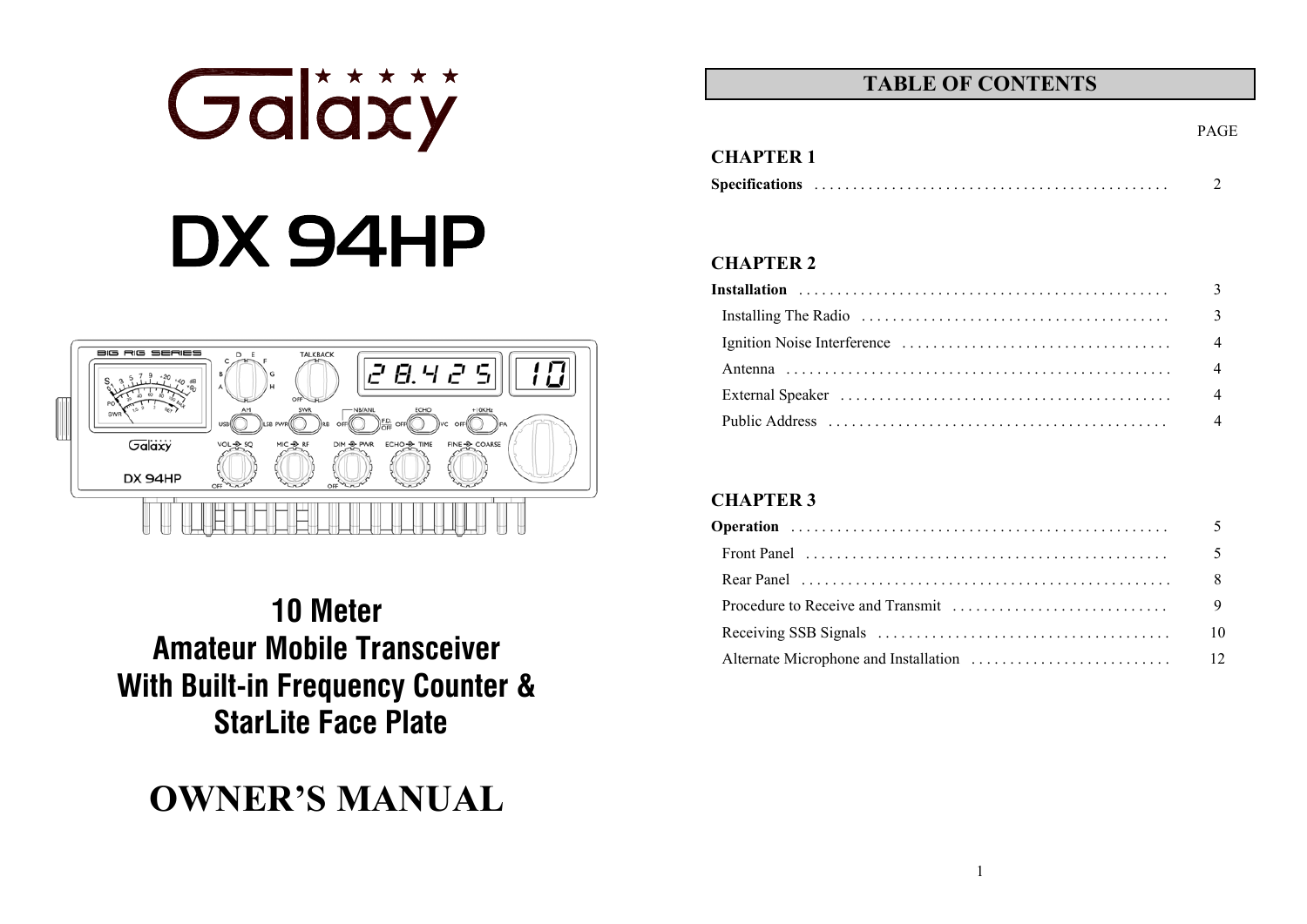#### **CHAPTER 1 SPECIFICATIONS**

#### **GENERAL**

Model DX 94HP Frequency Range  $28.315 \approx 28.755$  MHz Emission AM/USB/LSB Frequency Stability 0.001% Temperature Range  $-30^{\circ}$ C to  $+50^{\circ}$ C Antenna Impedance 50 Ohms Antenna Connectors Standard SO-239 type Input Voltage 13.8V DC Weight 6 lb.

## Frequency Control Phase-Lock-Loop (PLL) Synthesizer Size 7 3/4" (W) x 2 7/8" (H) x 10 1/4" (D)

#### **TRANSMITTER**

| Transmit Current              |  |  |  |  |
|-------------------------------|--|--|--|--|
| <b>Spurious Emission</b>      |  |  |  |  |
| Unwanted Sideband             |  |  |  |  |
| Audio Distortion              |  |  |  |  |
| <b>Frequency Response</b>     |  |  |  |  |
| Microphone                    |  |  |  |  |
| Clarifier Range               |  |  |  |  |
| <b>RECEIVER</b>               |  |  |  |  |
| Sensitivity for 10 dB (S+N)/N |  |  |  |  |
| Squelch Sensitivity           |  |  |  |  |
| Selectivity                   |  |  |  |  |
| Image Rejection               |  |  |  |  |
| AGC Figure of Merit           |  |  |  |  |
| <b>Audio Power Output</b>     |  |  |  |  |
| Audio Response                |  |  |  |  |

RF Power Output AM:  $5W~40W$ USB/LSB: 100W PEP AM:  $14$  Amps SSB:  $25$  Amps  $-50$  dB  $-50$  dB  $10%$ 300 to 2500 Hz Dynamic Coarse:  $\pm 6.0$ KHz, Fine:  $\pm 1.0$ KHz

 $AM: < 0.5$   $\mu$ V; USB/LSB:  $< 0.25$   $\mu$ V  $< 0.5$  uV  $-55$  dB  $-50$  dB 100 mV for 10dB Change in Audio Output  $2.5W$  @ 10% Distortion 300 to 2500 Hz

**CHAPTER 2 INSTALLATION**

#### **INSTALLING THE RADIO**

Choose a convenient location for operation that does not interfere with driver or passenger. This radio is supplied with a universal mounting bracket. When mounting the bracket and radio to your car, make sure it is mechanically strong. Also, provide a good electrical grounding connection to the chassis of vehicle. Proceed as follows to install the radio.

- 1. Locate a convenient area in your vehicle for the installation of the radio. Hold the mounting bracket with the radio in the location where the radio is to be installed. Make sure nothing will interfere with either the radio or the mounting bolts. Mark and then drill holes for the mounting bracket.
- 2. Most radio antennas come equipped with a PL-259 plug. Connect this plug to the ANT. Jack in the rear of the radio.

3. Extending from the rear of the radio is a fused red and black wire for the DC connections to the vehicle's electrical system. For best performance, it is **strongly** recommended that red lead be connected directly to the positive terminal on the vehicle's battery and the black lead be connected directly to the negative terminal on the battery. (Note, not connecting both leads direct to the battery may cause performance problems) *This radio is designed for vehicles with negative ground systems*.

Connections should be made using appropriate "crimp on" lugs of a size large enough to make good contact with the bolt used to fasten to the battery and the chassis ground. It is a good safety idea to install a second 30 amp fuse that would provide protection in case the red wire was to "fray" or get pinched and short to the body of the vehicle, somewhere between the battery and the radio.

High power radios such as this one require large DC current flow when in the TX mode. Poor power connections cause supply voltage drops that can substantially decrease the performance of your radio. A good DC connection is probably one of the most important things for getting the best transmitter performance and in some cases, least receiver noise.

4. Mount the microphone bracket near the radio in an easily accessible spot using the two screws provided.

(SPECIFICATIONS SUBJECT TO CHANGE WITHOUT NOTICE)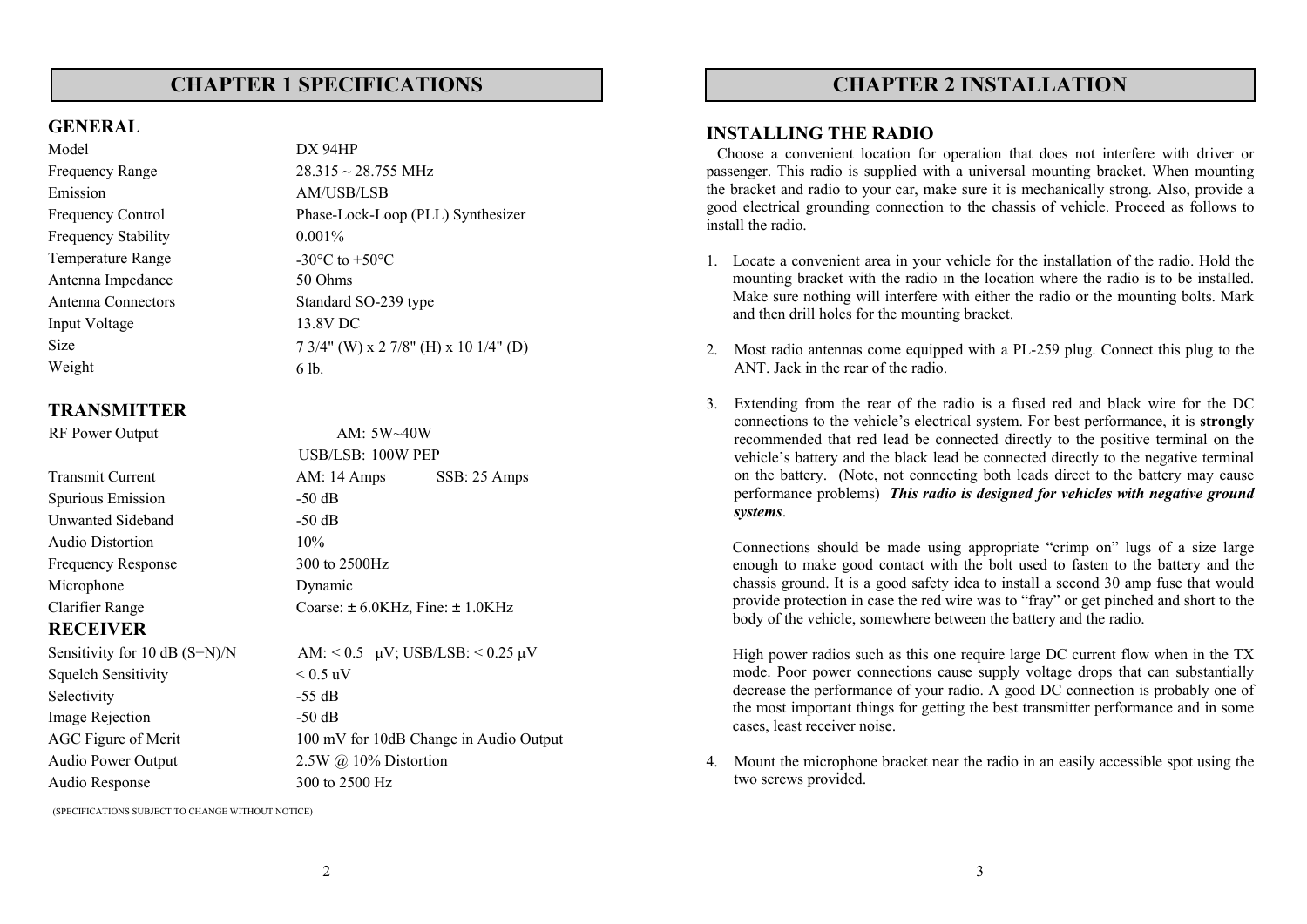#### **IGNITION NOISE INTERFERENCE**

With weak signals, you may experience interference of the signal by background noise. This radio has NB and ANL circuits that will help reduce background noise from sources such as your ignition system. However, background electrical noise may come from several sources and all noise may not be eliminated. With extremely weak signals, you can operate this radio with the engine turned off, which should improve reception. If the ignition noise level is too high to allow proper operation under most conditions, you should have your installation of the radio checked by a qualified technician.

#### **ANTENNA**

This radio has a jack in the rear for a standard PL-259 antenna plug. If you are looking for the most range for your transmission, use a vertically polarized, quarterwave length antenna. If antenna height is a problem, you may use a shorter, loaded-type whip antenna although you can expect some loss of transmission range.

To improve performance, your antenna should be matched to your radio. Your antenna can be adjusted so that it matches your radio.

#### **EXTERNAL SPEAKER**

The external speaker jack (EXT SP.) on the rear panel is used for remote receiver monitoring. The external speaker should have 8 ohms impedance and be able to handle at least 4 watts. When the external speaker is plugged in, the internal speaker is disconnected.

#### **PUBLIC ADDRESS**

To use the Public Address (PA) function, first connect an external speaker to the PA. SP. Jack on the rear of the radio. See the above specifications for a proper external speaker. Keep the speaker away from the microphone to avoid acoustic feedback.

#### **CHAPTER 3 OPERATION**

#### **CONTROL FUNCTIONS FRONT PANEL**



- **1. MICROPHONE JACK:** Used to connect microphone.
- **2. MODE SWITCH:** This control allows you to select one of the following operating modes: AM/USB/LSB.
- **3. ON/OFF VOLUME CONTROL:** This knob controls the volume and power to the radio. To turn radio on, rotate the knob clockwise. Turning the knob further will increase the volume of the receiver.
- **4. SQUELCH CONTROL:** This knob is used to eliminate background noise being heard through the receiver, which can be disturbing when no transmissions are being heard through the receiver. To use this feature, turn the knob fully counterclockwise and then turn clockwise slowly until the background noise is just eliminated. Further clockwise rotation will increase the threshold level that a signal must overcome in order to be heard. Only strong signals will be heard at a maximum clockwise setting.
- **5. MIC GAIN CONTROL:** Adjusts the microphone gain in transmit and PA modes. This controls the gain to the extent that full talk power is available several inches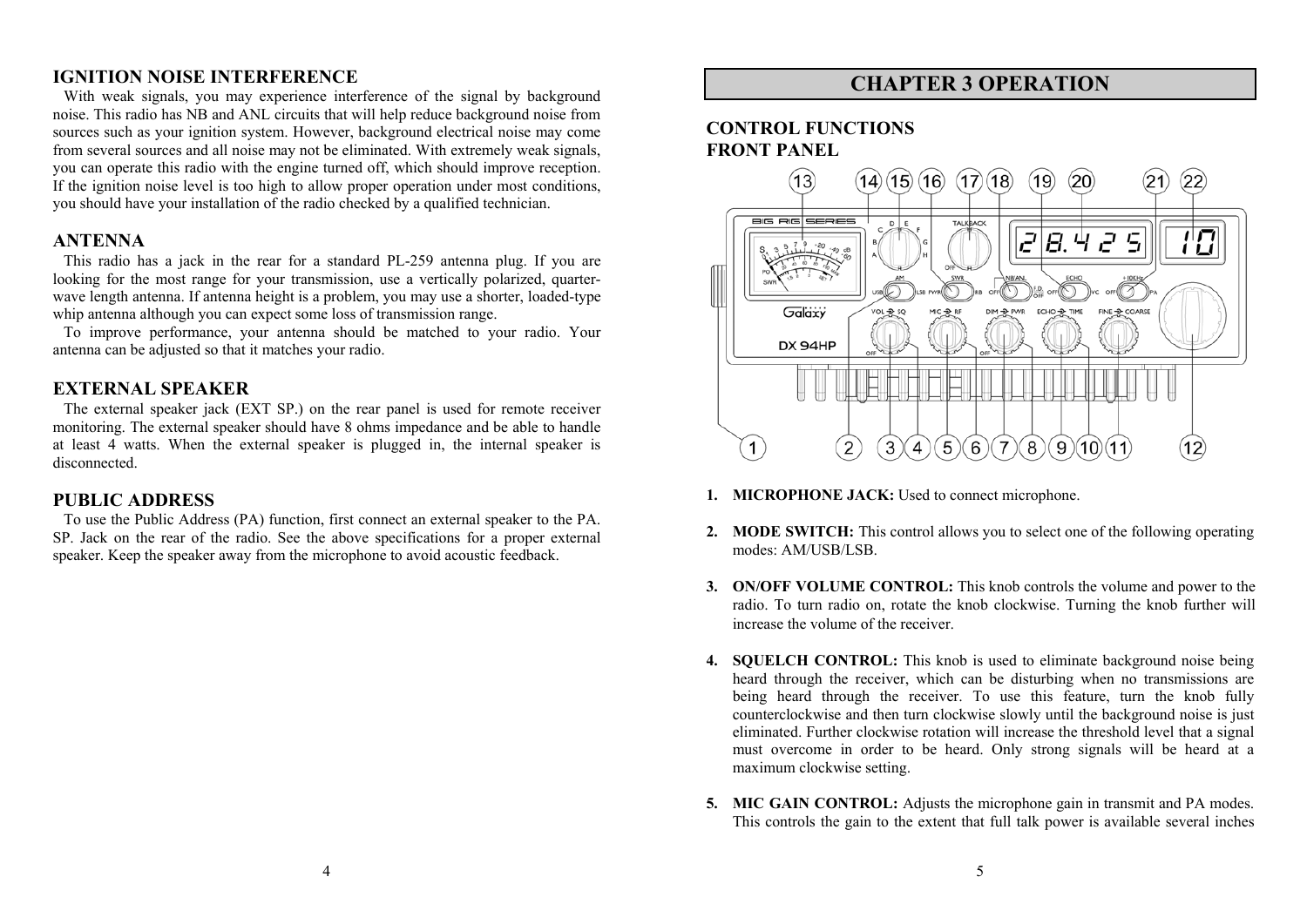away from the microphone. In the Public Address (PA) mode, the control functions as the volume control.

- **6. RF GAIN CONTROL:** Adjust this knob for desired level of incoming signal.
- **7. DIM CONTROL:** This knob controls the level of brightness for the meter lamp, faceplate, frequency display and channel display. Turn clockwise to activate backlight circuit.
- **8. RF POWER CONTROL:** This control allows the user to adjust RF power output.
- **9. ECHO CONTROL:** This control is used to adjust echo effect.
- **10. TIME CONTROL:** This control is used to adjust intervals of echo.
- **11. FINE/COARSE CONTROL:** Allows variation of the radio operating frequencies above and below the channel frequency. Although this control is intended primarily to tune in SSB signals, it may be used to optimize AM signals.
- **12. CHANNEL SELECTOR:** This control is used to select the desired transmit and receive channel.
- **13. FRONT PANEL METER:** The front panel meter allows the user to monitor incoming signal strength, RF output power and SWR level.
- **14. ILLUMINATED FACE PLATE:** All faceplate lettering will fully illuminate to allow the user easy viewing at night. This unique, solid state, backlight is designed to maximize night vision while minimizing eye fatigue. Therefore, it is ideal for both day or night.
- **15. BAND SELECTOR:** This switch is used to select the band.
- **16. PWR/SWR/RB SWITCH:** When in the RB position**,** the radio transmits an audio tone at the end of your transmission to indicates that transmission has ended. As a courtesy to others, use the Roger Beep only when necessary. When the switch is in the "SWR" position, the meter indicates the Standing Wave Ratio (SWR) of your antenna. There are no adjustments because the SWR circuit in this radio calibrates itself automatically (accurate at maximum power output). When this switch is in "PWR" position, the meter indicates your power output.
- **17. TALKBACK CONTROL:** This feature is used to monitor your own voice. For example, you could use this feature to compare different microphones. This knob controls the volume of the Talkback level. The Talkback circuit is off when the MIC GAIN knob is depressed.
- **18. OFF/ NB/ANL /FD.OFF SWITCH:** In the NB/ANL position, the RF Noise Blanker and the automatic Noise Limiter in the audio circuits are also activated. The Noise Blanker is very effective in eliminating repetitive impulse noise such as ignition interference. When the switch is in the F.D.OFF position, the frequency Display is OFF.
- **19. OFF/ECHO/VC SWITCH:** With the switch in VC position you can adjust the tone and pitch of your voice. With the switch in ECHO you can add echo and reverb to your voice. In the OFF position your voice will sound natural.
- **20. FREQUENCY COUNTER:** This display indicates the frequency of the selected channel.
- **21. OFF/+10K/PA SWITCH:** When the switch is in the +10KHz position, the frequency is shifted up 10KHz. In the PA position, the radio acts as public address amplifier. Your voice will come out of the speaker that is plugged into the PA. SP. jack on the rear panel. The radio does not operate when you are in the PA mode.
- **22. CHANNEL DISPLAY:** The channel display indicates the current selected channel.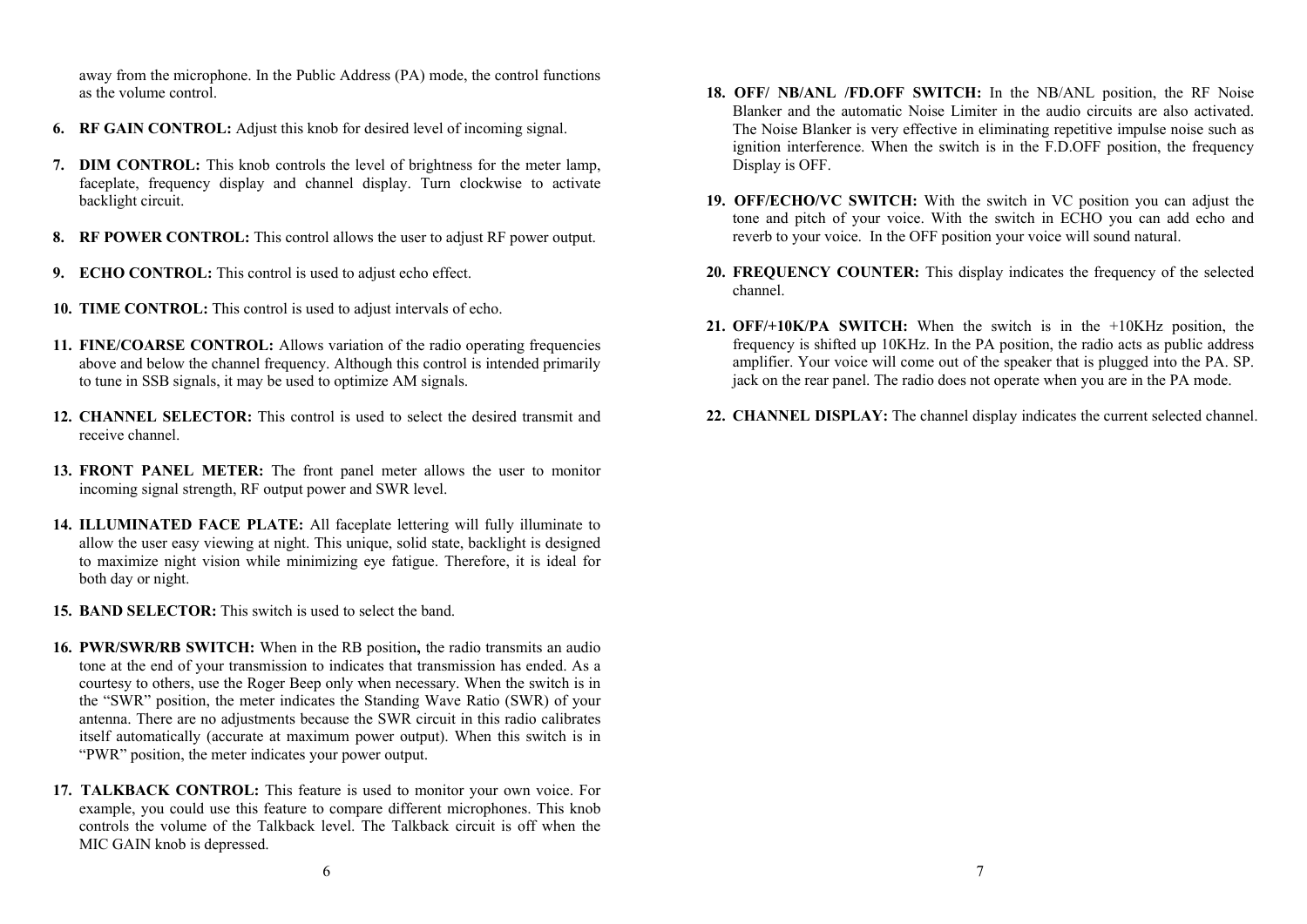**REAR PANEL** 



- **1. ANTENNA:** This jack accepts a 50-ohm coaxial cable with a PL-259 type plug.
- **2. DC POWER:** This jack accepts the 13.8V DC power cable with built-in fuses. The power cord provided with the radio has a black and red wire. The black goes to negative and red goes to positive.
- **3. PA SP:** This jack is for PA operation. Before operating, you must first connect a PA speaker (8 ohms, 4W) to this jack.
- **4. EXT. SP:** This jack accepts a 4 to 8 ohm, 5-watt external speaker. When the external speaker is connected to this jack, the built-in speaker will be disabled.

#### **PROCEDURE TO RECEIVE AND TRANSMIT**

#### **A. MICROPHONE**

The push-to-talk switch on the microphone controls the receiver and transmitter. Press the switch and the transmitter will activate, release switch to receive. When transmitting, hold the microphone two inches from your mouth and speak clearly in a normal voice. This transceiver comes complete with a low impedance dynamic microphone.

#### **B. PROCEDURE TO RECEIVE**

- 1. Be sure that power source, microphone and antenna are connected to the proper connectors before going to the next step.
- 2.Turn **VOL** knob clockwise to apply power to the radio.
- 3. Set the **VOL** for a comfortable listening level.
- 4. Set the **MODE** switch to the desired mode.
- 5. Listen to the background noise from the speaker. Turn the **SQ** knob slowly clockwise until the noise just disappears. The **SQ** is now properly adjusted. The receiver will remain quiet until a signal is actually received. Do not advance the control too far or some of the weaker signals will not be heard.
- 6. Set the **CHANNEL** selector switch to the desired channel.
- 7. Adjust **COARSE/FINE** control to clarify the SSB signals or to optimize AM/FM signals.

#### **C. PROCEDURE TO TRANSMIT**

- 1. Select the desired channel of operation.
- 2. Set the **MIC GAIN** control fully clockwise.
- 3. If the channel is clear, depress the push-to-talk switch on the microphone and speak in a normal voice.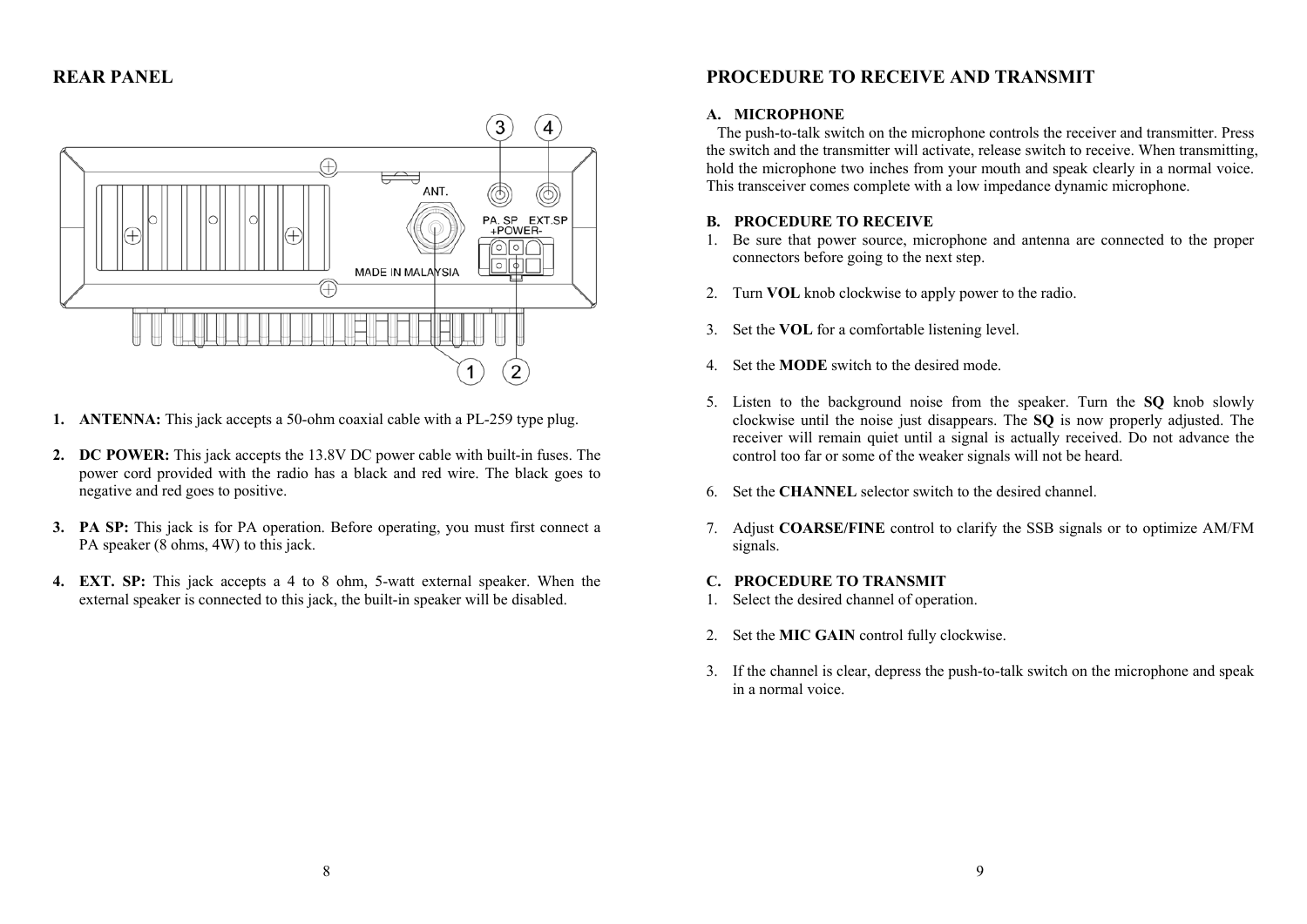#### **RECEIVING SSB SIGNALS**

There are four types of signals presently used for communications: FM, AM, USB and LSB. When the MODE switch on your unit is placed in the AM position, only standard double-side band and in FM position, only frequency deviation, full carrier signals will be detected. An SSB signal may be recognized while in the AM or FM mode by its characteristic "Donald Duck" sound and the inability of the detector to produce an intelligible output. The USB and LSB modes will detect upper sideband and lower sideband respectively, and standard AM signals.

SSB reception differs from standard AM reception in that an SSB receiver does not require a carrier or opposite side band to produce an intelligible signal. A single-side band transmitted signal consists only of the upper or the lower side band and no carrier is transmitted. The elimination of the carrier from the AM signal helps to eliminate the biggest cause of whistles and tones heard on channels that make even moderately strong AM signals unreadable. Also, SSB takes only half the space of an AM channel, therefore two SSB conversations will fit into each channel, expanding the 40 AM channels to 80 SSB channels. The reduction in channel space required also helps in the receiver because only half of the noise and interference can be received with 100% of the SSB signal.

An SSB signal may be received only when the listening receiver is functioning in the same mode. In other words, an upper side band signal (USB) may be made intelligible only if the receiver is functioning in the USB position.

If a lower side band (LSB) signal is heard when the receiver is in the USB mode, no amount of tuning will make the signal intelligible. The reason for this may be understood if you consider that when the modulation is applied to the transmitter's microphone in the USB mode, the transmitter output frequency is increased whereas in the LSB mode the transmitter's output frequency is decreased.

The result in listening to the receiver is that when the MODE switch is in the proper position (either USB or LSB), a true reproduction of a single tone of modulation will result, and if the tone is increased in frequency (such as a low-pitched whistle or a highpitched whistle) you will hear the increase in the output tone of the receiver. If the incorrect mode is selected, an increase in tone of a whistle applied to the transmitter will cause a decrease in the resultant tone from the receiver.

Thus when a voice is used in place of a whistle or tone, in the proper listening mode the voice will be received correctly whereas in the incorrect mode, the voice will be translated backwards and cannot be made intelligible by the COARSE/FINE control. When listening to an AM transmission, a correct side band is heard in either mode since both upper and lower side bands are received.

Once the desired SSB mode has been selected, frequency adjustment may be necessary in order to make the incoming signal intelligible. The COARSE/FINE control allows the operator to vary frequency above or below the exact frequency of the channel. If the sound of the incoming signal is high or low pitched, adjust the operation of the COARSE/FINE.

Consider it as performing the same function as a phonograph speed control. When the speed is set too high, voices will be high-pitched and if set too low, voice will be lowpitched. Also, there is only one correct speed that will make a particular record produce the same sound that was recorded. If the record is played on a turntable that is rotated in the wrong direction (opposite side band) no amount of speed control (COARSE/FINE) will produce an intelligible sound.

An AM signal received while listening in one of the SSB modes will produce a steady tone (carrier) in addition to the intelligence, unless the SSB receiver is tuned to exactly the same frequency by the COARSE/FINE control. For simplicity, it is recommended that the AM modes be used to listen to AM signals.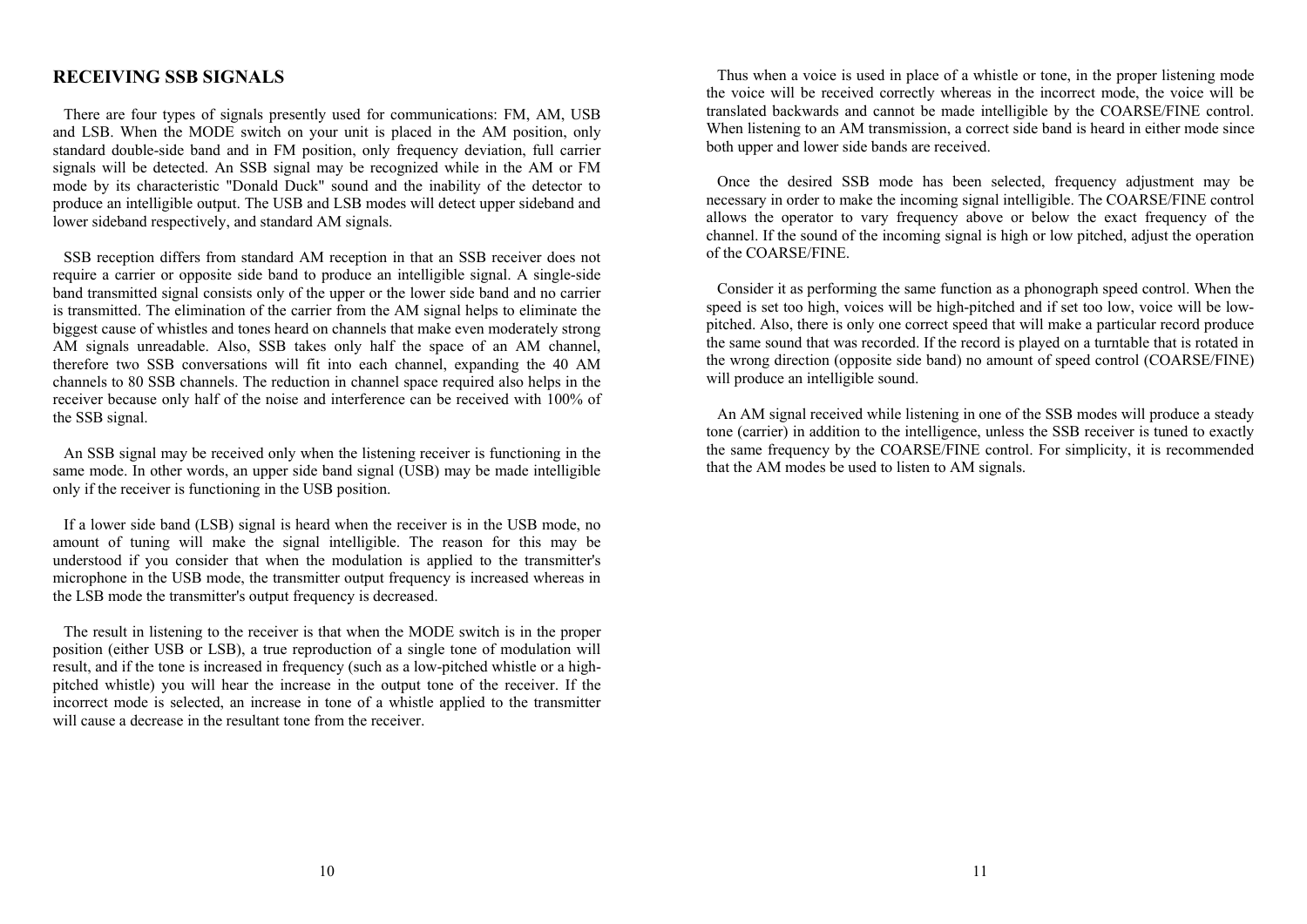#### **ALTERNATE MICROPHONES AND INSTALLATION**

For best results, the user should select a low-impedance dynamic type microphone or a transistorized microphone. Transistorized type microphones have low output impedance characteristics. The microphones must be provided with a four-lead cable. The audio conductor and its shielded lead comprise two of the leads. The third lead is for transmit control and fourth is for receiving control.

**4 WIRE MIC CABLE** 

The microphone should provide the functions shown in the schematic below.

| Pin Number | Mic Cable Lead          |
|------------|-------------------------|
|            | Audio Shield            |
| 2          | Audio Lead              |
| 3          | <b>Transmit Control</b> |
|            | Receive Control         |
|            |                         |



**Fig. 1** Your transceiver microphone schematic.

If the microphone to be used is provided with pre-cut leads, they must be revised as follows.

- 1. Cut leads so that they extend 7/16" beyond the plastic insulating jacket of the microphone cable.
- 2. All leads should be cut to the same length. Strip the ends of each wire 1/8" and tin the exposed wire.

Before beginning the actual wiring, read carefully the circuit and wiring information provided with the microphone you select. Use the minimum heat required in soldering the connections. Keep the exposed wire lengths to a minimum to avoid shorting when the microphone plug is reassembled.





To wire the microphone cable to the plug provided, proceed as follows:

- 1. Remove the retaining screw.
- 2. Unscrew the housing from the pin receptacle body.
- 3. Loosen the two cable clamp retainer screws.
- 4. Feed the microphone cable through the housing, knurled ring and washer as shown Figure 2.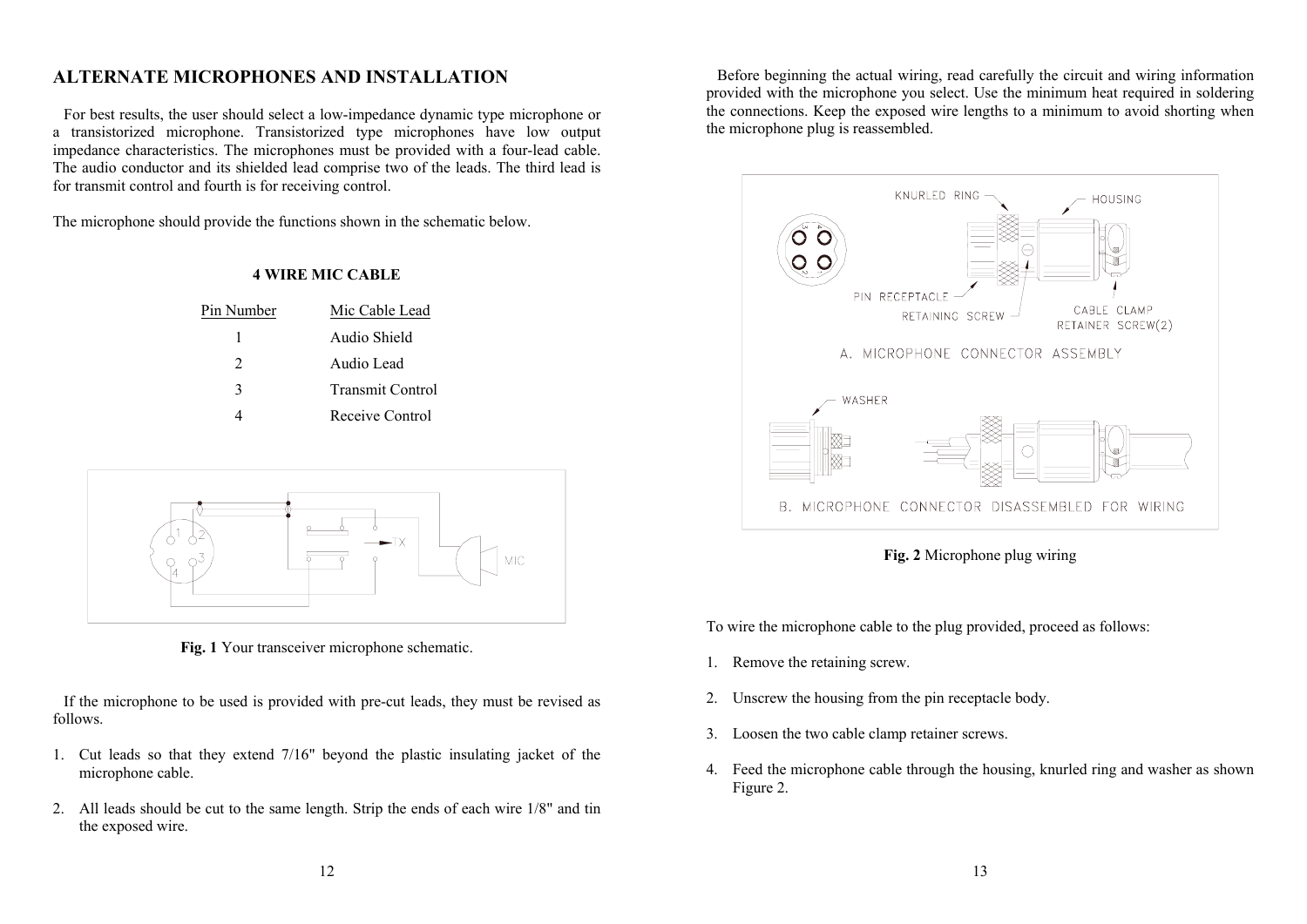5. The wires must now be soldered to the pins as indicated in the above wiring tables. If a vise or clamping tool is available it should be used to hold the pin receptacle body during the soldering operation, so that both hands are free to perform the soldering. If a vise or clamping tool is not available, the pin receptacle body can be held in a stationary position by inserting it into the microphone jack on the front panel. The numbers of the microphone plug are shown in Fig. 3, as viewed from the back of the plug. Before soldering the wire to the pins, pre-tin the wire receptacle of each pin of the plug.



**Fig. 3** Microphone plug pin numbers viewed from rear of pin receptacle.

- 6. Be sure that the housing and the knurled ring of Figure 2 are pushed back onto the microphone cable before starting to solder. If the washer is not captive to the pin receptacle body, make sure that it is placed on the threaded portion of the pin receptacle body before soldering.
- 7. If the microphone jack is used to hold the pin receptacle during soldering operation, best results are obtained when the connections to pin 1 and 3 are made first and then the connections to pins 2 and 4. Use a minimum amount of soldering and be careful to prevent excessive solder accumulation on pins, which could cause a short between the pin and the microphone plug housing.
- 8. When all soldering connections to the pins of the microphone are completed, push the knurled ring and the housing forward and screw the housing onto the threaded portion of the pin receptacle body. Note the location of the screw clearance hole in the plug housing with respect to the threaded hole in the pin receptacle body. When the housing is completely threaded into the pin receptacle body, a final fraction of a turn either clockwise or counterclockwise may be required to align the screw hole with the threaded hole in the pin receptacle body. When these are aligned, the retaining screw is then screwed into place to secure the housing to the pin receptacle body.
- 9. The two cable clamp retainer screws should now be tightened to secure the housing to the microphone cord. If the cutting directions have been carefully followed, the cable clamp should secure to the insulation jacket of the microphone cable.
- 10. Upon completion of the microphone plug wiring, connect and secure the microphone plug in the transceiver.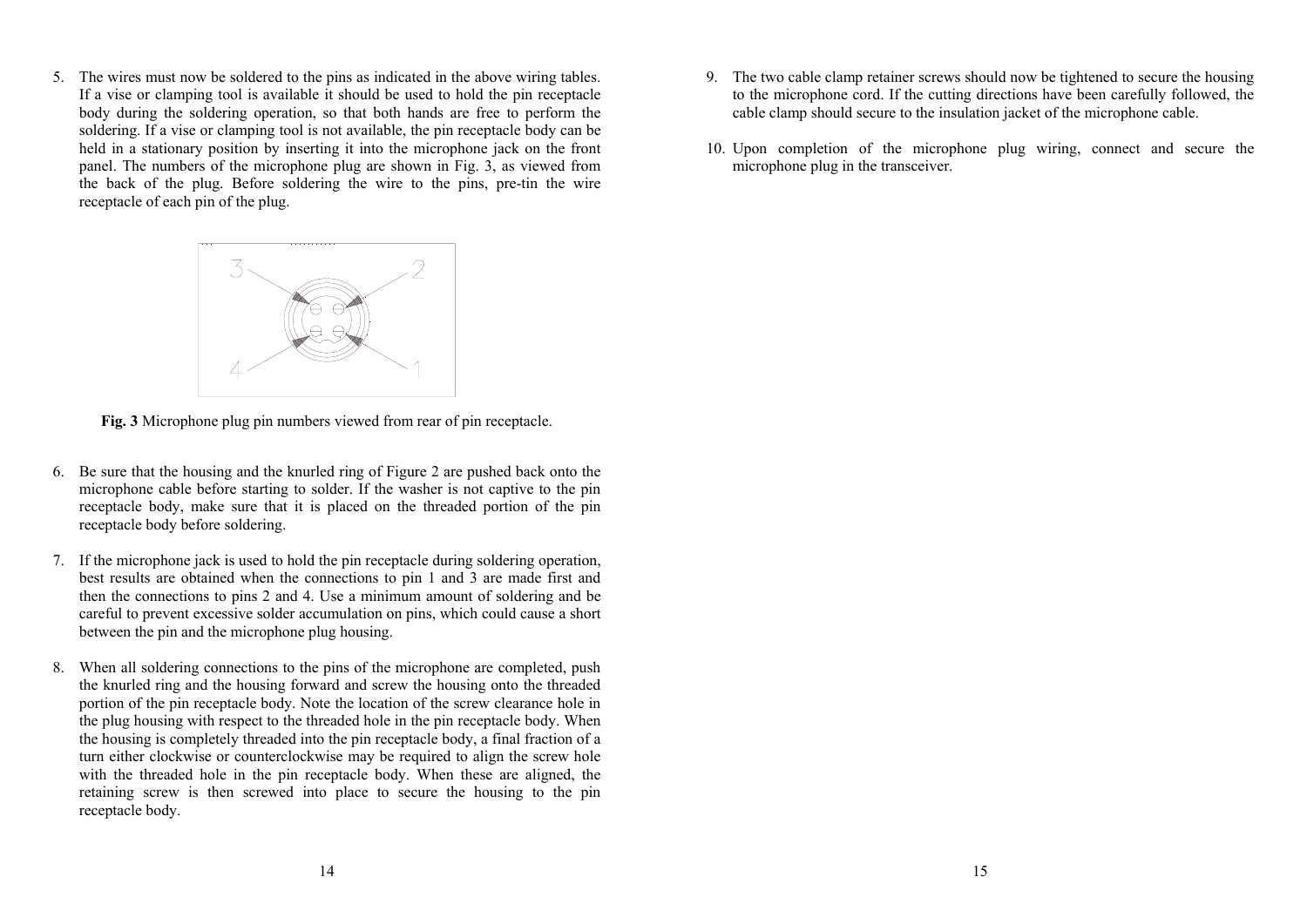| <b>MEMO</b> | <b>MEMO</b> |
|-------------|-------------|
|             |             |
|             |             |
|             |             |
|             |             |
|             |             |
|             |             |
|             |             |
|             |             |
|             |             |
|             |             |
|             |             |
|             |             |
|             |             |
|             |             |
|             |             |
|             |             |
|             |             |
|             |             |
|             |             |
|             |             |
|             |             |
|             |             |
|             |             |
|             |             |
|             |             |
|             |             |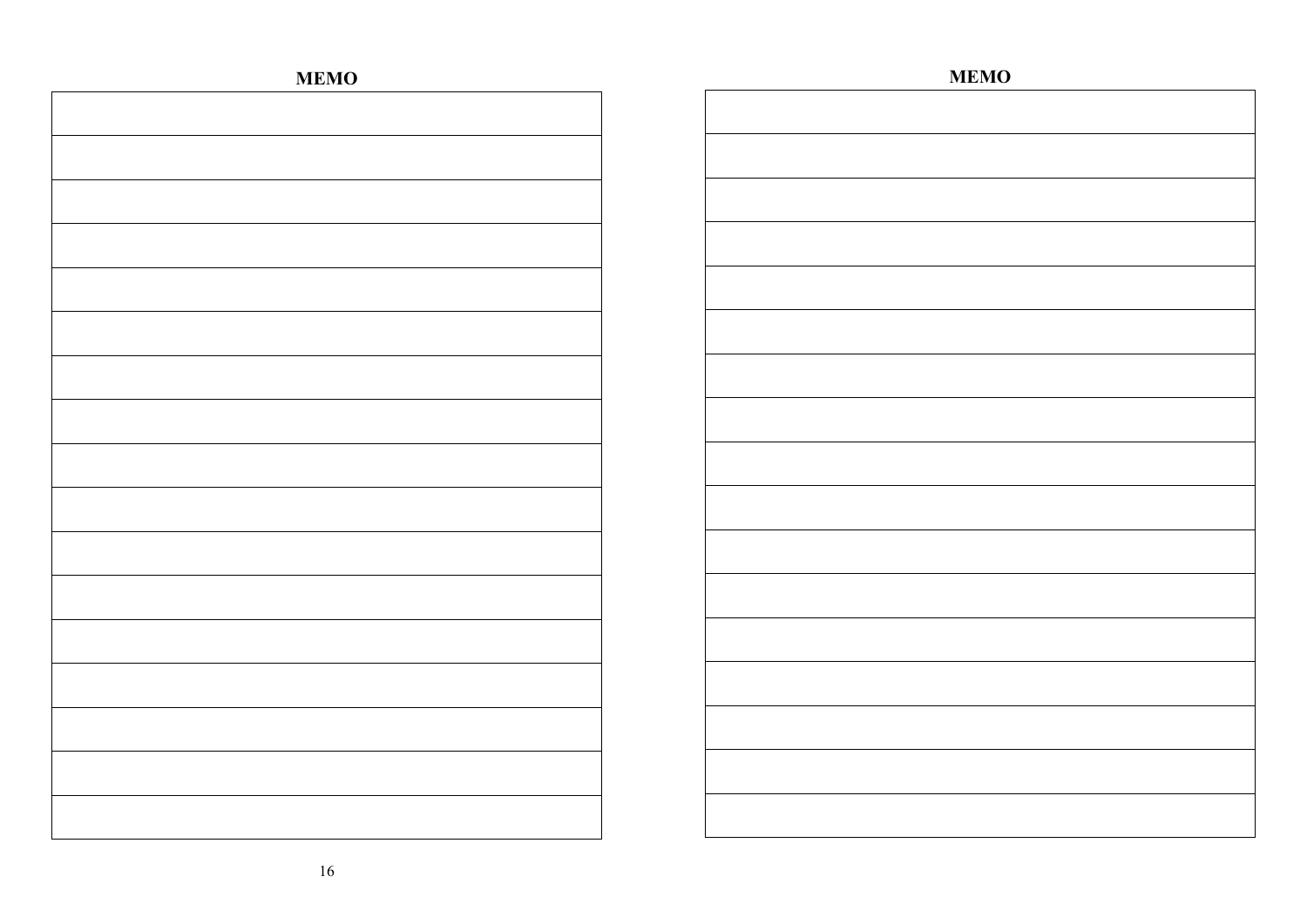**WARRANTYThis radio is covered by a two year Limited parts and labor warranty**.

- $\bullet$  "Limited" means that we will repair problems caused by factory defects or normal use at no charge. This warranty does not cover any modifications made to the radio and any modification may void the warranty completely.
- $\bullet$  Before returning a radio to us for warranty service, please call our Service Department for a Repair Authorization Number (RAN). This RAN must be written below your return address on the outside of the shipping box. Boxes, which arrive without an RAN, will be refused, and the shipping company will return the unopened box to you. Be sure to have a pen and paper ready along with the serial number of your radio before calling. We will give you the RAN and our shipping address over the phone. The telephone number of the Service Department is (760) 480-8800, and we suggest calling between 10:00 AM and 4:00 PM Pacific Time.
- $\bullet$  Please include a note with a detailed description of the symptoms. This is important because it will help the technician who works on your radio to locate your problem. Intermittent problems are easily overlooked, so be sure to give as much detail as possible in your note. Also, please include your daytime telephone number in case our technicians have any additional questions.
- $\bullet$  Do not send your power cord or microphone unless we ask for these items during our telephone conversation.
- $\bullet$  You are responsible for getting the radio safely to us. (We suggest using United Parcel Service.) You must pay to ship the radio to us, and we will pay to ship the radio back to you. Since we use UPS and they do not ship to Post Offices boxes, please provide us with a street address for the return of your radio.
- We will repair and return your radio as soon as we can. We appreciate your choosing a Galaxy radio and we want you to be on the air as much as possible!

#### **Be sure to visit our web site at**

#### **www.GalaxyRadios.com**